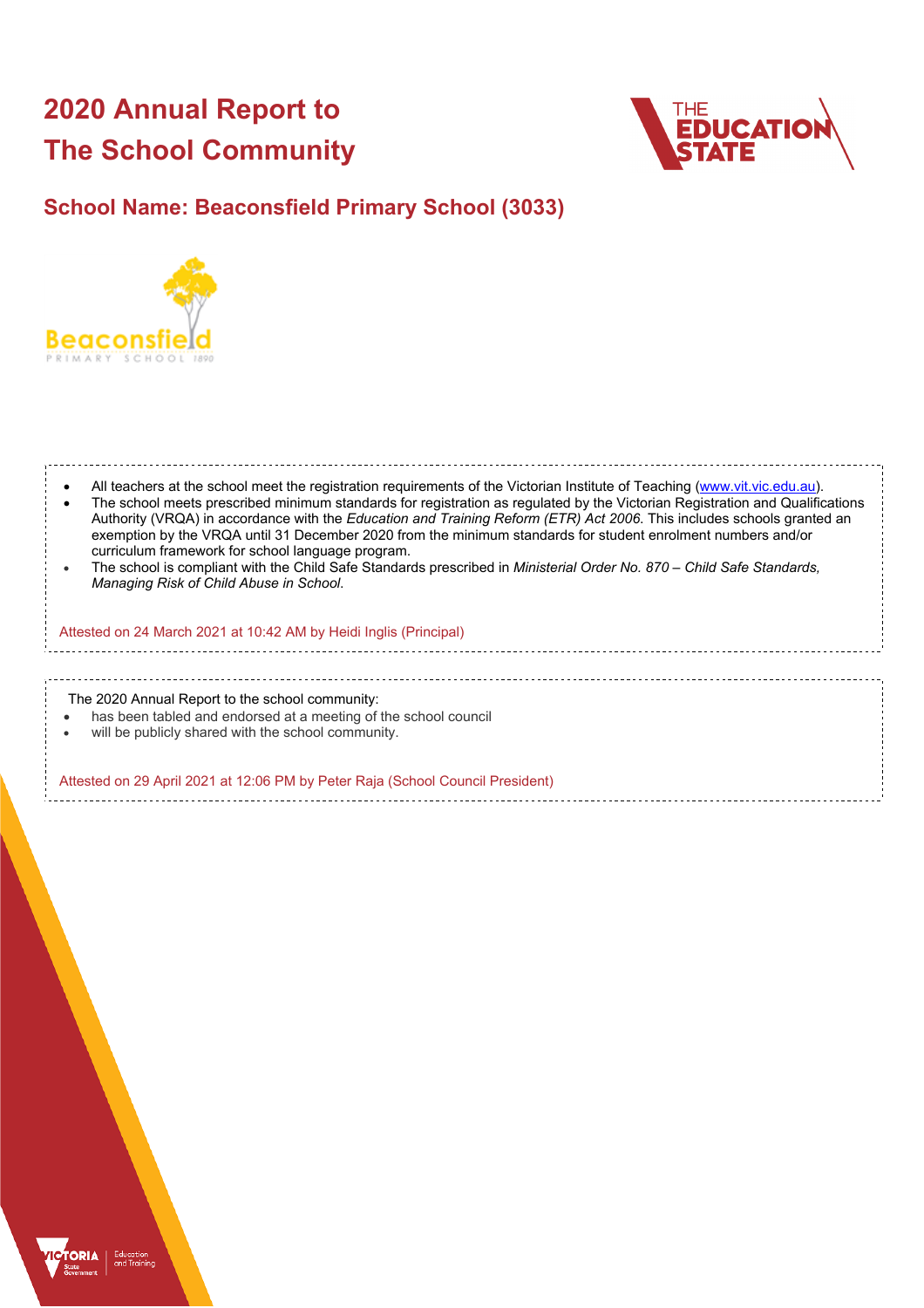

## How to read the Annual Report

### What has changed for the 2020 Annual Report?

#### **Improved appearance**

The appearance of the Performance Summary has been updated to more clearly represent information and to assist interpretation and comparison of individual school's data with state averages and similar school groups.

#### **School performance data**

The Victorian community's experience of COVID-19, including remote and flexible learning, had a significant impact on normal school operations. This impacted the conduct of assessments and surveys. Readers should be aware of this when interpreting the Performance Summary.

For example, in 2020 school-based surveys ran under changed circumstances, and NAPLAN was not conducted. Absence and attendance data may have been influenced by local processes and procedures adopted in response to remote and flexible learning.

Schools should keep this in mind when using this data for planning and evaluation purposes. Those schools who participated in the Student Attitudes to School survey in 2020 should also refer to the advice provided regarding the consistency of their data.

## What does the *'About Our School'* section refer to?

The About Our School section provides a brief background on the school, an outline of the school's performance over the year and future directions.

The 'School Context' describes the school's vision, values and purpose. Details include the school's geographic location, size and structure, social characteristics, enrolment characteristics and special programs.

The 'Framework for Improving Student Outcomes (FISO)' section includes the improvement initiatives the school has selected and the progress they have made towards achieving them.

## What does the *'Performance Summary'* section of this report refer to?

The Performance Summary includes the following:

#### **School Profile**

- student enrolment information
- the school's 'Student Family Occupation and Education' category
- a summary of parent responses in the Parent Opinion Survey, shown against the statewide average for Primary schools
- school staff responses in the area of School Climate in the School Staff Survey, shown against the statewide average for Primary schools

#### **Achievement**

- English and Mathematics for Teacher Judgements against the curriculum
- English and Mathematics for National Literacy and Numeracy tests (NAPLAN). *Note: NAPLAN tests were not conducted in 2020*

#### **Engagement**

Student attendance at school

#### **Wellbeing**

Student responses to two areas in the Student Attitudes to School Survey:

- Sense of Connectedness
- Management of Bullying

Results are displayed for the latest year and the average of the last four years (where available).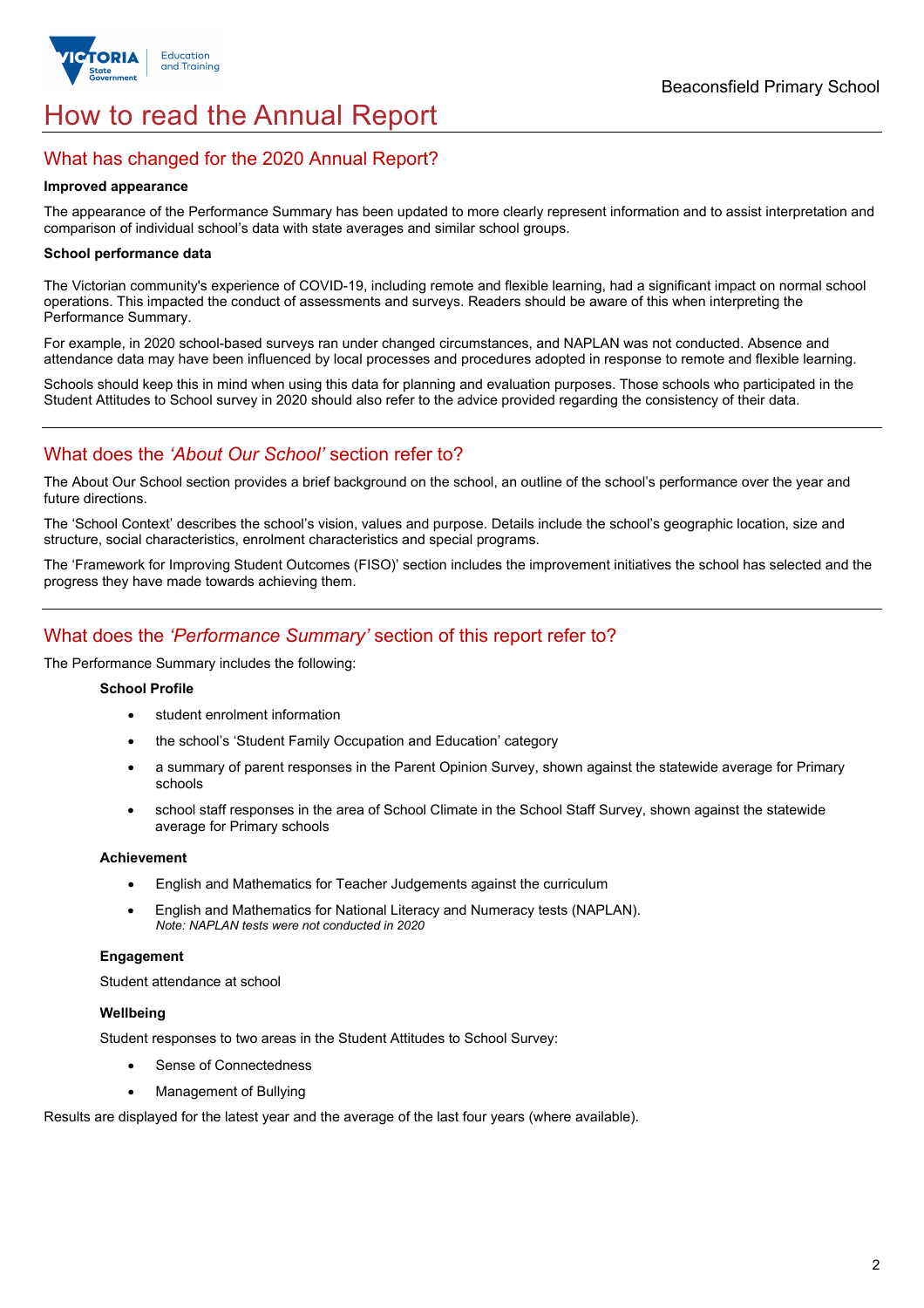

## How to read the Annual Report (continued)

#### What do *'Similar Schools'* refer to?

Similar Schools are a group of Victorian government schools with similar characteristics to the school.

This grouping of schools has been created by comparing each school's socio-economic background of students, the number of non-English speaking students and the school's size and location.

### What does *'NDP'* or '*NDA*' mean?

'NDP' refers to no data being published for privacy reasons or where there are insufficient underlying data. For example, very low numbers of participants or characteristics that may lead to identification will result in an 'NDP' label. For the 2020 Student Attitudes to School survey, specifically, the similar school group averages are replaced by 'NDP' where less than 50% of schools in a given similar school group did not participate in the 2020 survey.

'NDA' refers to no data being available. Some schools have no data for particular measures due to low enrolments. There may be no students enrolled in some year levels, so school comparisons are not possible.

Note that new schools only have the latest year of data and no comparative data from previous years. The Department also recognises unique circumstances in Specialist, Select Entry, English Language, Community Schools and schools that changed school type recently, where school-to-school comparisons are not appropriate.

## What is the *'Victorian Curriculum'*?

The Victorian Curriculum F–10 sets out what every student should learn during his or her first eleven years of schooling. The curriculum is the common set of knowledge and skills required by students for life-long learning, social development and active and informed citizenship.

The Victorian Curriculum is assessed through teacher judgements of student achievement based on classroom learning.

The curriculum has been developed to ensure that school subjects and their achievement standards enable continuous learning for all students, including students with disabilities.

The 'Towards Foundation Level Victorian Curriculum' is integrated directly into the curriculum and is referred to as 'Levels A to D'.

'Levels A to D' may be used for students with a disability or students who may have additional learning needs. These levels are not associated with any set age or year level that links chronological age to cognitive progress (i.e. there is no age expected standard of achievement for 'Levels A to D').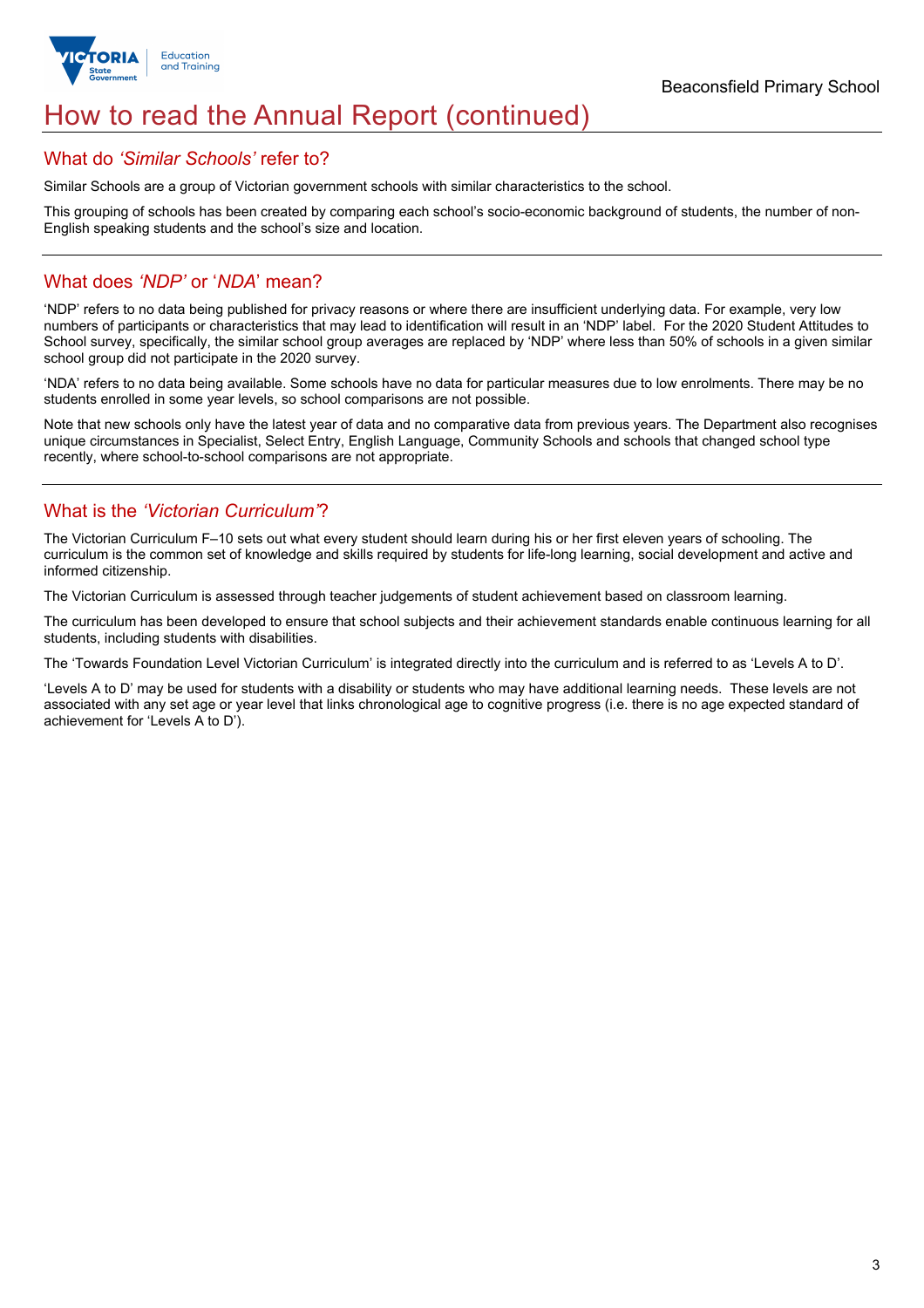

## **About Our School**

#### **School context**

Beaconsfield Primary School is located in Melbourne's South East, in a "medium" socio-economic area 50kms from the city. Our commitment to our 702 children and their families is expressed through our personal approach to the care and support for the welfare of each of our 383 boys and 319 girls. We provide students with a rich and purposeful curriculum with a focus upon literacy and numeracy; we provide an excellent differentiated curriculum in these areas. Relationships are valued – our children and teachers are like family, who work and learn together in a positive, focused and fun learning environment as we work together to build a culture of respect and inclusiveness. Beaconsfield Primary School has the equivalent of 3 Principal Class Officers, 3 Learning Specialists, 40 teachers, and 17 Education Support Staff and a Chaplaincy worker who provide support for your child to reach their potential. Beaconsfield Primary School has a vibrant technological environment and an outstanding library boasting over 50,000 books. We offer a rich sports, Visual Arts, Performing Arts and Science program with opportunities for children to participate in all levels of a variety of events.

#### **Framework for Improving Student Outcomes (FISO)**

Due to the pandemic and moving to remote learning, we modified our AIP actions. Using the Framework for Improving Student Outcomes, we focused on the following areas for improvement.

Building Practice Excellence: Having completed our review in 2019, our focus for 2020 was to improve our Instruction Model of Reading, leveraging from the success of our Writing program, and to identify a consistent Instructional Model of Mathematics. We identify that our success with Professional Learning Communities will support these priorities. We shifted our Professional Learning Communities online - utilising Zoom, agendas and new meeting norms to ensure that teachers were discussing their teaching practices to determine what was effective and having impact on student learning. Professional Learning was evident in PLC meetings rather than whole school meetings and Professional Development days. Teachers were discussing and identifying high impact teaching strategies that supported remote learning and returning onsite. Our priorities moved to up skilling staff with the use of technology to deliver their programs using platforms such as Seesaw and Zoom. Professional Learning took the form of small group zoom sessions, tutorials, professional readings webinars. Teams were forced to reflect on what was essential learning and make choices about curriculum content. Teams created online planning documents and reflected and discussed these in their three meetings per week.

Professional Leadership: We were chosen as s Professional Learning Communities Link School for the South-East Region. This would present an opportunity for our middle leaders to work with other schools. This halted in 2020, but we continued to worked with our leadership teams, support them in their roles to work remotely. Our leadership teams continue to operate just as well as they would have onsite. Principal class and PLC leaders meet weekly to discuss to provide support and learning for these leaders. The PLC leaders participated in Professional Learning from Lyn Sharrit - Clarity, to learn about Data Walls and Case Studies to be utilised in our PLC meetings.

Positive Climate for Learning: The PLC leaders worked with leadership to determine how to implement remote learning. We sourced readings from other countries that had already delivered remote learning and once we determined a model, we worked with our students and families to be reflective of their needs and personal situation. Remote Learning was delivered in an asynchronous model to support students and their home situation. Learning was delivered online through Seesaw as well as the option for online packs. As a school we created 'Corona-schooling HITS' as the successful strategies to delivery our programs to ensure that our program was engaging for our students and that all students would achieve success.

Community Engagement in Learning: In 2020, it has been a challenge but we have still engaged with many of our community groups through emails, phone calls and virtually.

We have maintain our connections with local secondary schools and early childhood settings by attending meetings, emailing and phone calls. Conversation were held around how to manage previous practices in current climate.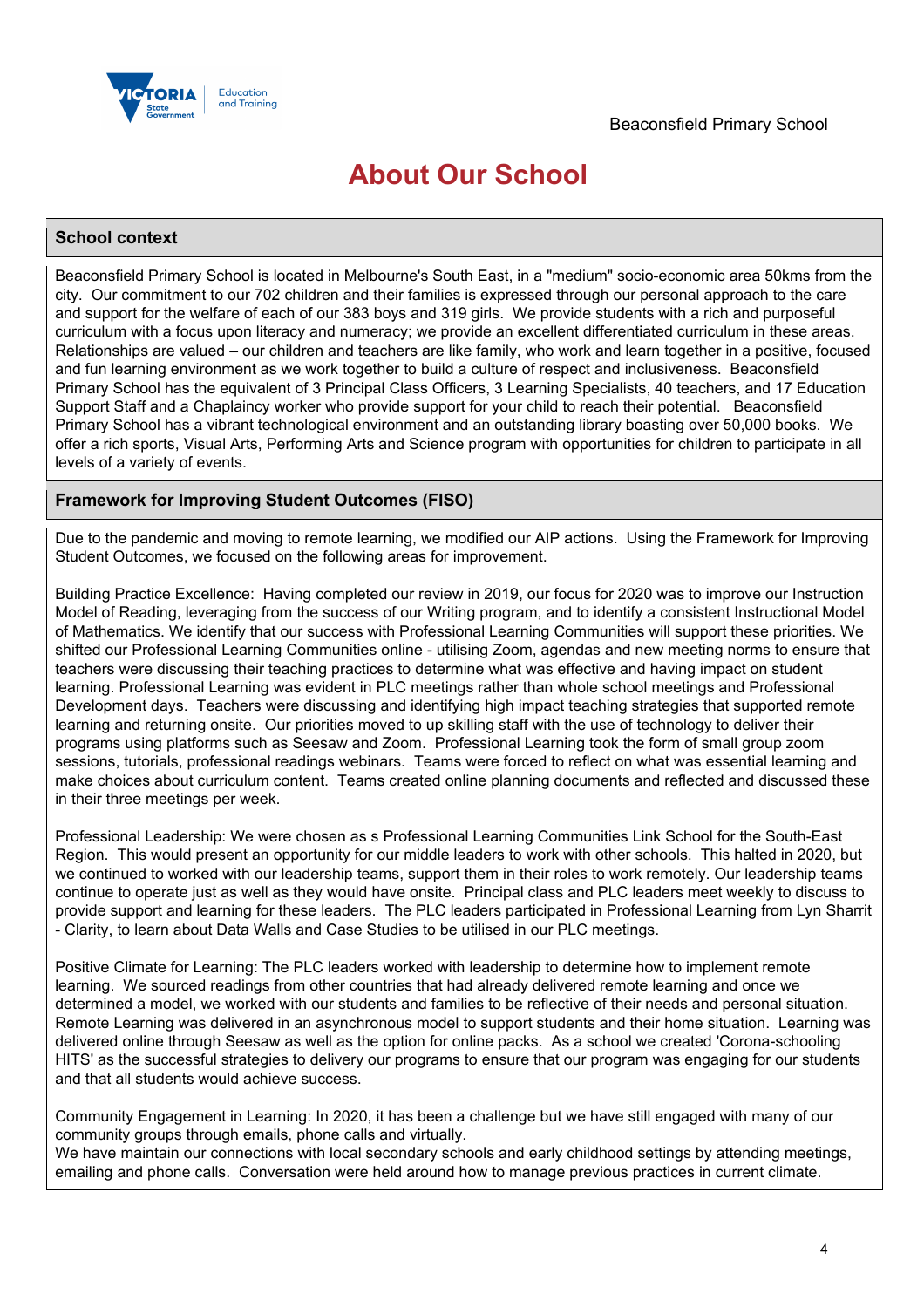### Beaconsfield Primary School



In term 1, we establish two Communities of Practices - Officer Secondary and local network schools. Whilst these paused in term 2, we still engaged with our Regional PLC Manager and have attended Link School CoPs meetings, professional learning sessions and have presented to South East Melbourne Schools. Tyson Buckingham (PLC Link School Leader) has been very active with the Link School team.

The students and families worked with the Shire of Cardinia on community projects - having input into a local playground design. Students also participated in a writing competition for local community group.

A highlight for 2020 is the strengthening of relationships with families. Staff and teachers could have been in daily contact with families through Seesaw. We also improve our communication with emailing and phone calls happening more frequently between families and teachers. Parents were given professional development by our teachers as to how to best support their child's learning and wellbeing. Teachers modelled through videos and through phone calls as to how the parent could work with their child.

Feedback from parents through conversation with teachers, parent/teacher interviews in term 1 and 3, and school council; influenced changes to practices - activities out at 8am, specialist program on one day. The success of 2020 is attributed to the relationships that were formed through these challenging time.

#### **Achievement**

NAPLAN was not administered due to the pandemic.

Semester one assessments were work samples and check ins, whilst semester two saw teams picking up onsite assessment practices and administering them in remote learning. Teachers conducted assessments such as reading assessments, tests, writing moderation and CATs during remote learning. Teachers were able to collect assessment to informing students learning at point of need. Students received written reports in semester 1 and 2. Semester 1 focused on how students managed with remote learning and their engagement. Semester 2 provided progression points as well as written achievements in literacy, mathematic and a general comment.

Teachers provided feedback on activities, informing students and parents which activity they were providing more comprehensive feedback each day.

Our teacher-judgements for 2020 does demonstrate that we had a small increase in the number of students not achieving expected growth during the year, an extra 10% of the cohort.

#### **Engagement**

Teachers focused on ensuring that students were engaged in the delivery of our remote learning program. Students were surveyed around the delivery and engagement in lessons during remote learning. Teachers used this data to inform changes in practices or maintain. A clear message was sent out to the community regarding the level of expectation of engagement, explaining how to work with their personal situation and which activities to focus on. When returning to remote learning for term 3, we knew we need to engage staff and students. Some of the practices we refined such as feedback, differentiation of tasks and zoom groups of like-minded peers. Teams explored theme days, challenges, dress up, camps and whole school events.

Teachers remained connected with the community through conducting regular phone calls, emailing, parent-teacher zoom interviews and answering parents comments through Seesaw. School council continued to meet on Zoom and provide feedback around engagement with the learning for their families.

Students had opportunities for leadership roles. During remote learning, students organised and created content for whole school celebrations days - Brighten Beacy's Day, House Cup Challenge and Students Take Over Seesaw. Students presented through videos our school assemblies and announcements and at school council. Meeting were also held with SRC, House Captains and School Captains. We continued to highlight students' achievement through assemblies and teacher's shout outs in morning announcements and grade videos.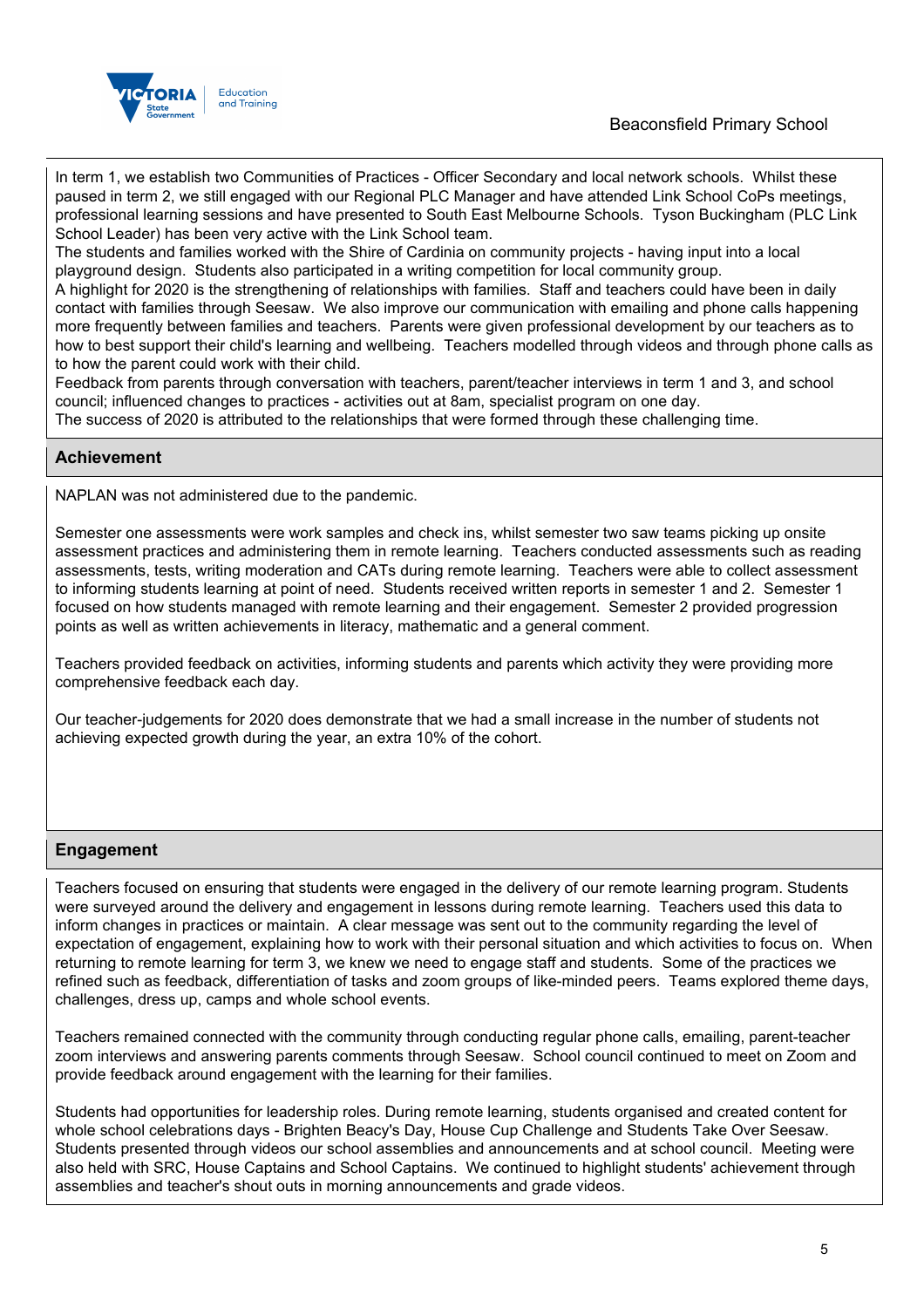

#### **Wellbeing**

During 2020 when moving to remote learning, wellbeing was the main priority of our school. The school ensured clear communication with the school community around the restrictions and expectations for learning. When transitioning into remote, the school sought feedback around our practices and what was working for families. In term 2, a newsletter article was sent out with clear expectation for families to work within their means. Teachers were very clear to articulate the essential learning for the day and what activity was receiving feedback. The community felt very supported with these expectations. Teachers worked individually with families to help them through this challenging time.

In Term 3, the school differentiation the delivery and expectations to meet families needs - some families were coping well and able to do more, whilst other families needed a lighter workload. The school also checked in with every family fortnightly to keep up to date with circumstances. This was recorded on Sentral on a shared document. Zooms were conducted with a focus on student's wellbeing and a sense of connectedness, as well as asking for support.

External support and agencies were offered to families, when the school was unable to meet their needs.

Staff were supported with weekly meetings, a member of leadership contacting them regularly and continually providing Department of Education support services.

#### **Financial performance and position**

The school retains a healthy financial position due to consistent enrolments and our ability to keep our workforce costs in balance, despite retaining a large number of staff at the top of their pay range. COVID-19 did impact our revenue for locally raised funds (Parents & Friends), hall hirers and OSHClub. When our school community moved to remote learning, we took advantage of our students being offsite and in a healthy financial position to undertake a number of big projects. We installed a cover way from one end of the school to the other and outside the portables on the oval, painting of level 1 interior and level 1 and 2 exterior, refurbishment of the outside toilet block and installation of a heater in the gym.

We did receive Department of Education funding as a Professional Learning Communities Link School and a lead school in Respectful Relationships.

> **For more detailed information regarding our school please visit our website at http://www.beaconsfield.vic.edu.au/**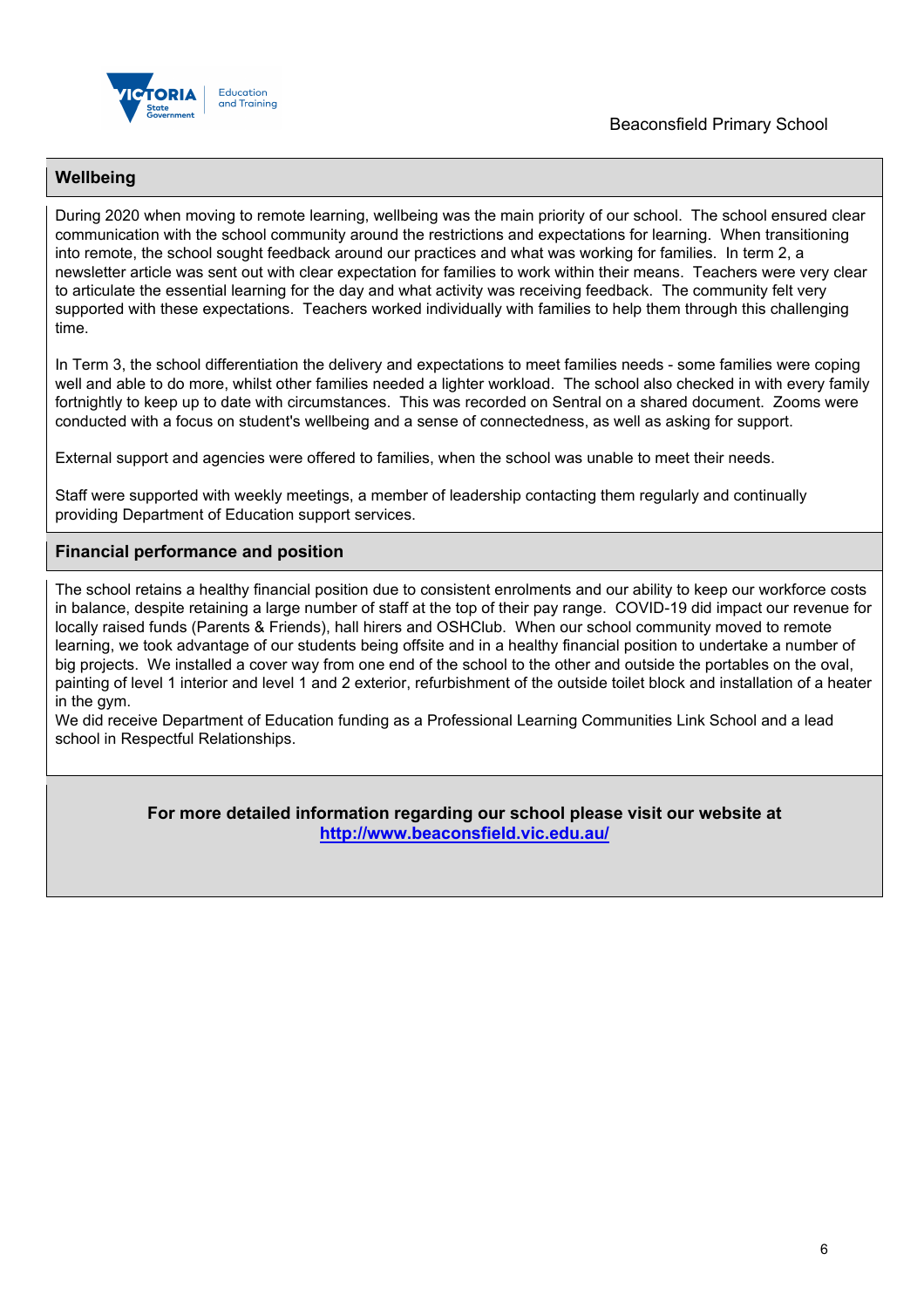

# **Performance Summary**

The Performance Summary for government schools provides an overview of how this school is contributing to the objectives of the Education State and how it compares to other Victorian Government schools.

All schools work in partnership with their school community to improve outcomes for children and young people. Sharing this information with parents and the wider school community helps to support community engagement in student learning, a key priority of the Framework for Improving Student Outcomes.

Refer to the 'How to read the Annual Report' section for help on how to interpret this report.

## SCHOOL PROFILE

#### **Enrolment Profile**

A total of 706 students were enrolled at this school in 2020, 331 female and 375 male.

3 percent of students had English as an additional language and 1 percent were Aboriginal or Torres Strait Islander.

#### **Overall Socio-Economic Profile**

The overall school's socio-economic profile is based on the school's Student Family Occupation and Education index (SFOE) which takes into account parents' occupations and education.

Possible socio-economic band values are: Low, Low-Medium, Medium and High.

This school's socio-economic band value is: Low - Medium

#### **Parent Satisfaction Summary**

The percent endorsement by parents on their school satisfaction level, as reported in the annual Parent Opinion Survey.

Percent endorsement indicates the percent of positive responses (agree or strongly agree) from parents who responded to the survey.



#### **School Staff Survey**

The percent endorsement by staff on School Climate, as reported in the annual School Staff Survey.

Percent endorsement indicates the percent of positive responses (agree or strongly agree) from staff who responded to the survey. Data is suppressed for schools with three or less respondents to the survey for confidentiality reasons.



Percent endorsement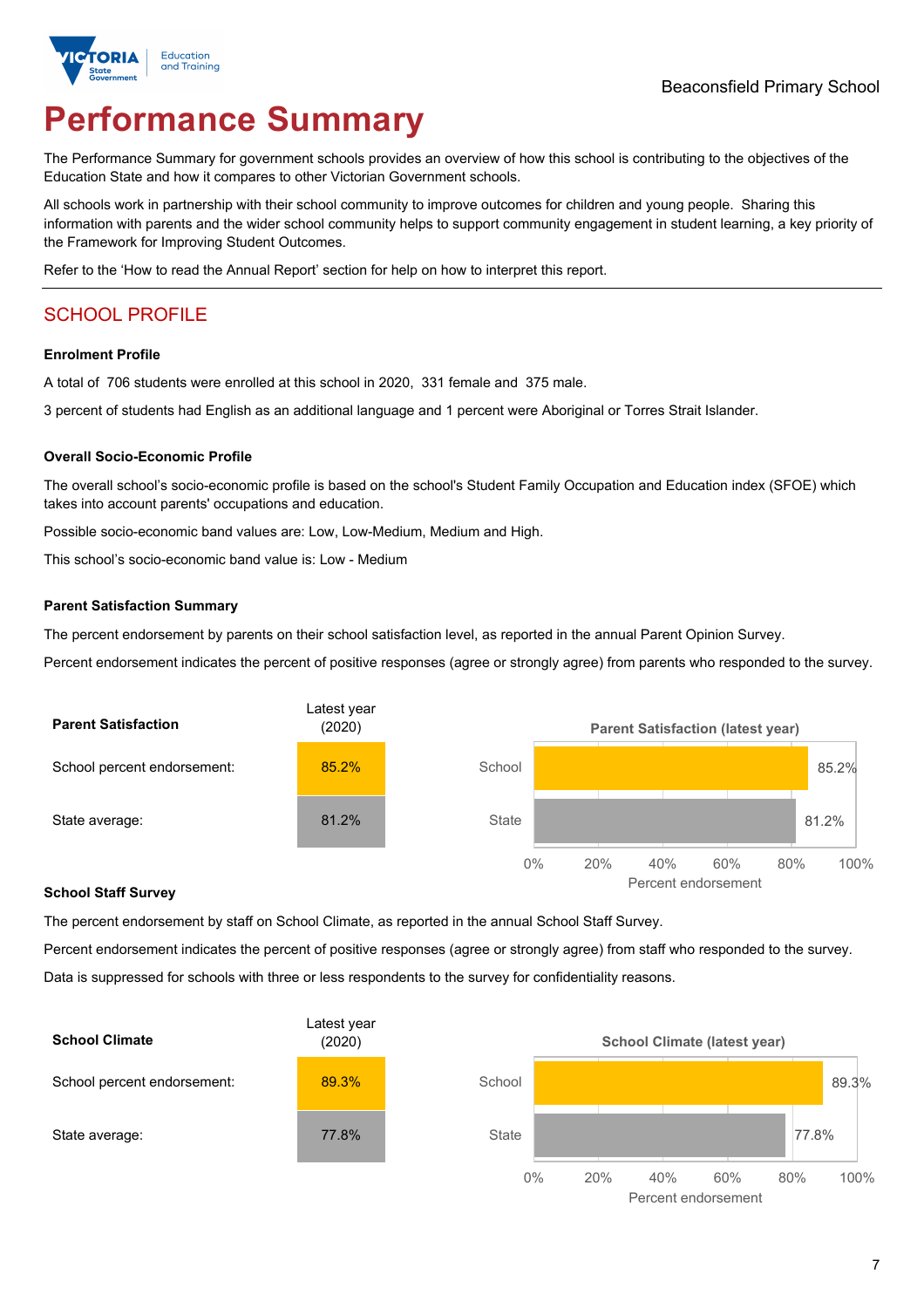

## ACHIEVEMENT

*Key: 'Similar Schools' are a group of Victorian government schools that are like this school, taking into account the*  school's socioeconomic background of students, the number of non-English speaking students and the size and *location of the school.*

#### **Teacher Judgement of student achievement**

Percentage of students working at or above age expected standards in English and Mathematics.



#### **NAPLAN**

NAPLAN tests were not conducted in 2020.

#### **NAPLAN Learning Gain**

NAPLAN learning gain is determined by comparing a student's current year result to the results of all 'similar' Victorian students (i.e. students in all sectors in the same year level who had the same score two years prior).

NAPLAN tests were not conducted in 2020.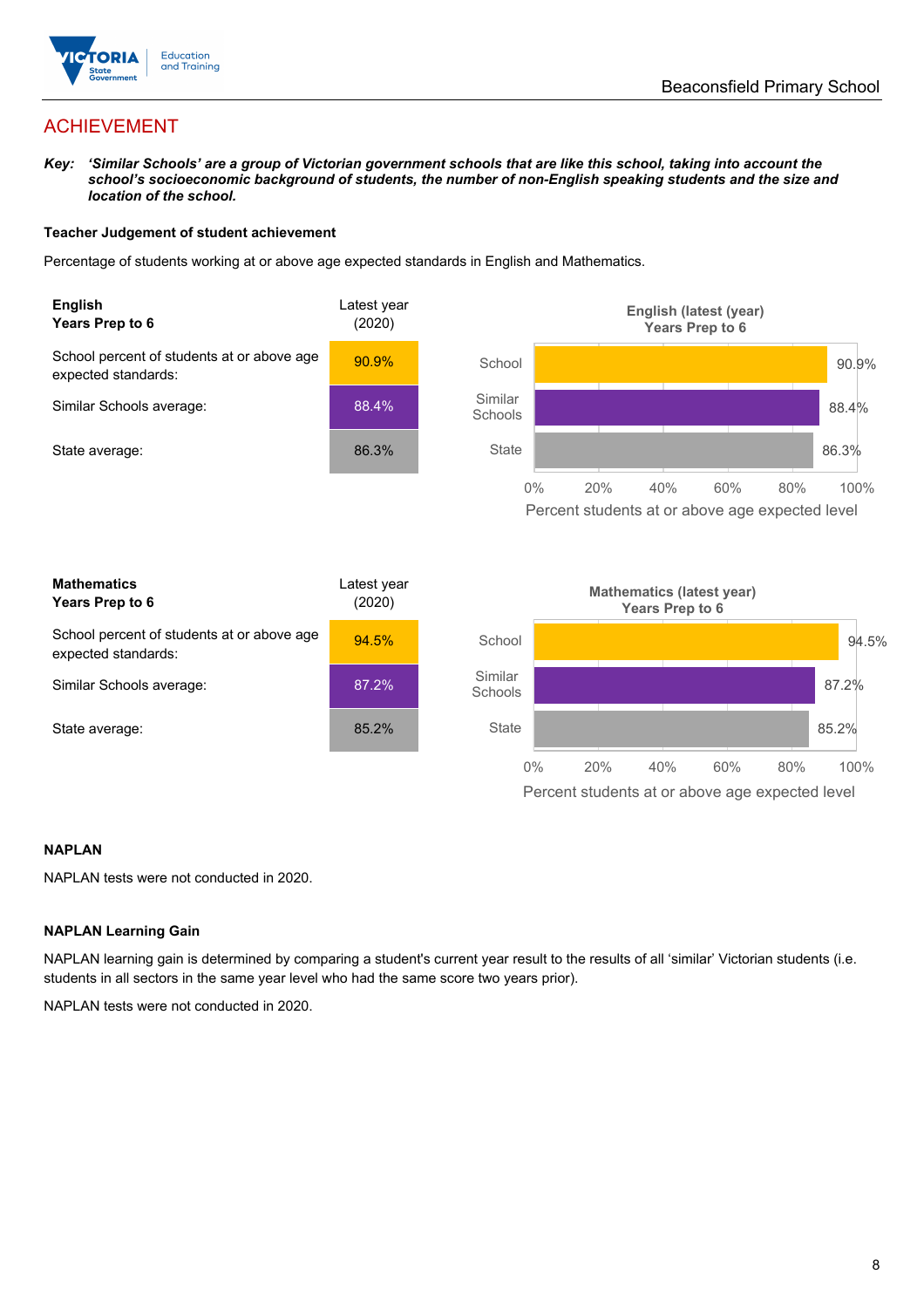

## ENGAGEMENT

*Key: 'Similar Schools' are a group of Victorian government schools that are like this school, taking into account the*  school's socioeconomic background of students, the number of non-English speaking students and the size and *location of the school.*

#### **Average Number of Student Absence Days**

Absence from school can impact on students' learning. Common reasons for non-attendance include illness and extended family holidays. Absence and attendance data in 2020 may have been influenced by local processes and procedures adopted in response to remote and flexible learning.



#### **Attendance Rate (latest year)**

|                                             | Prep | Year 1 | Year 2 | Year 3 | Year 4 | Year 5 | Year 6 |
|---------------------------------------------|------|--------|--------|--------|--------|--------|--------|
| Attendance Rate by year level<br>$(2020)$ : | 94%  | 93%    | 94%    | 94%    | 92%    | 93%    | 94%    |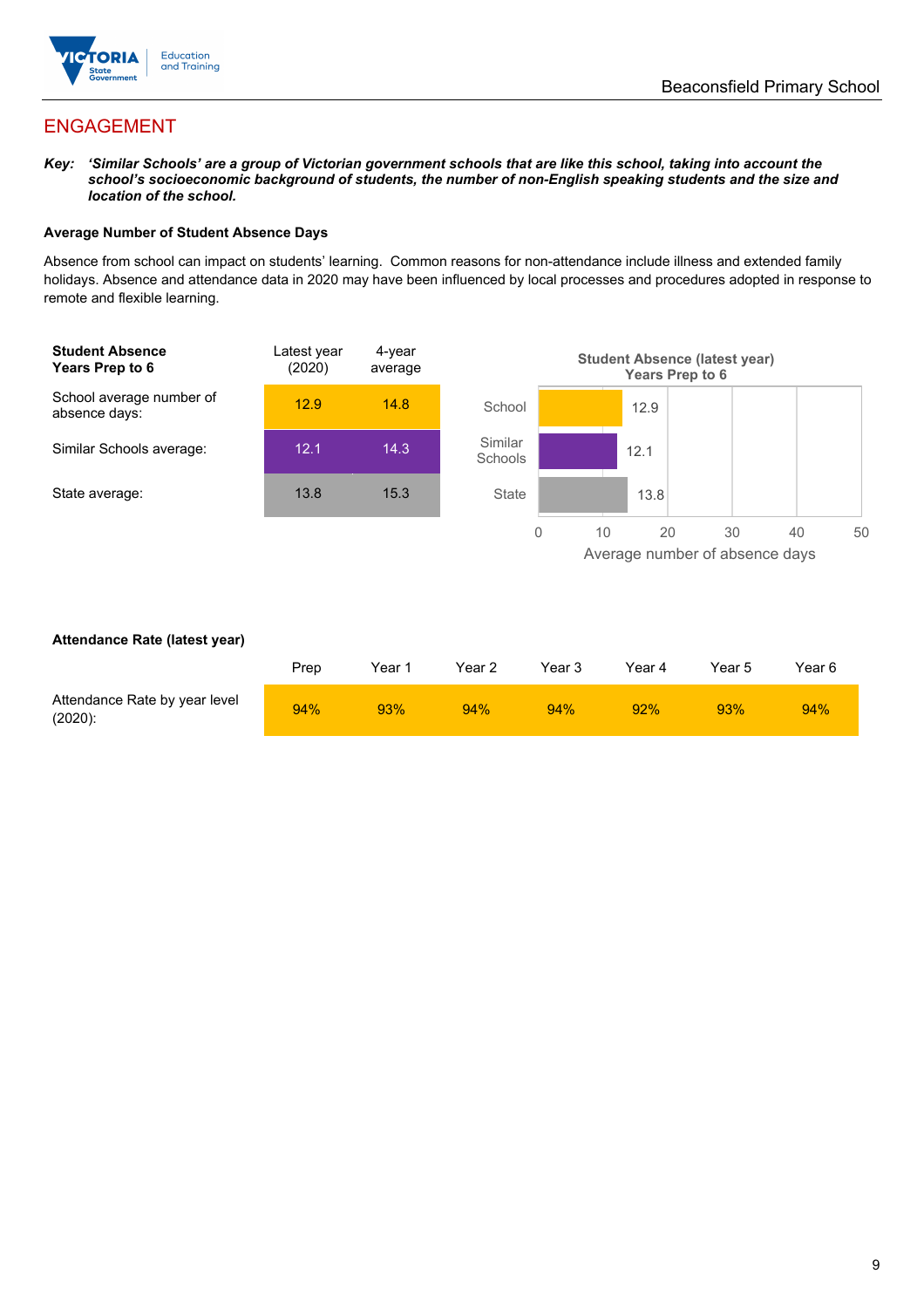

## **WELLBEING**

*Key: 'Similar Schools' are a group of Victorian government schools that are like this school, taking into account the*  school's socioeconomic background of students, the number of non-English speaking students and the size and *location of the school.*

#### **Student Attitudes to School – Sense of Connectedness**

The percent endorsement on Sense of Connectedness factor, as reported in the Attitudes to School Survey completed annually by Victorian Government school students, indicates the percent of positive responses (agree or strongly agree).

Schools who participated in the Student Attitudes to School survey in 2020 should refer to the advice provided regarding the consistency of their data.



*years or within similar school groups. Care should be taken when interpreting these results.*

#### **Student Attitudes to School – Management of Bullying**

The percent endorsement on Management of Bullying factor, as reported in the Attitudes to School Survey completed annually by Victorian Government school students, indicates the percent of positive responses (agree or strongly agree).

Schools who participated in the Student Attitudes to School survey in 2020 should refer to the advice provided regarding the consistency of their data.



*Due to lower participation rates and differences in collection methodology in 2020, data are often not comparable with previous years or within similar school groups. Care should be taken when interpreting these results.*

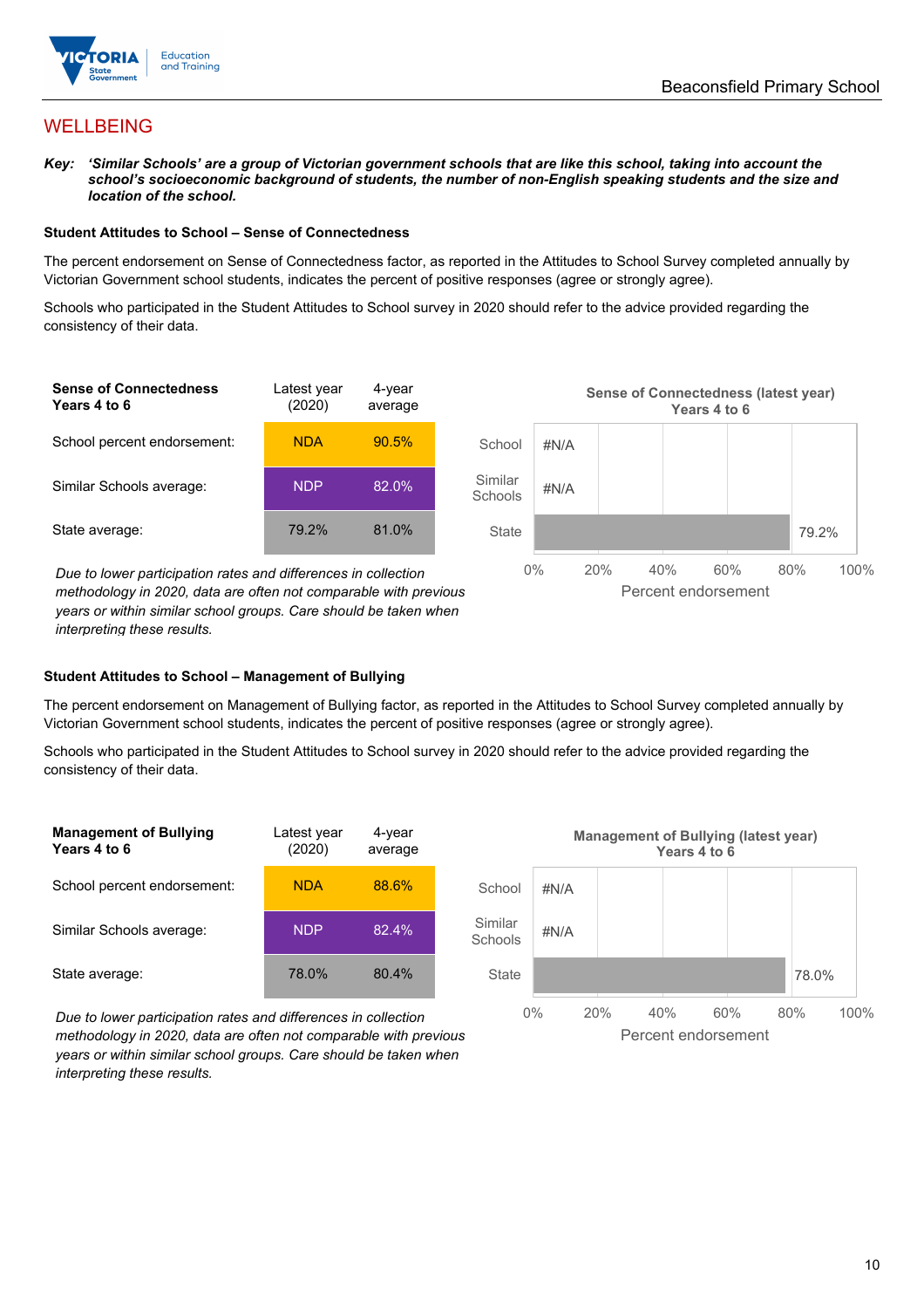

# **Financial Performance and Position**

FINANCIAL PERFORMANCE - OPERATING STATEMENT SUMMARY FOR THE YEAR ENDING 31 DECEMBER, 2020

| <b>Revenue</b>                  | <b>Actual</b> |
|---------------------------------|---------------|
| <b>Student Resource Package</b> | \$5,409,526   |
| Government Provided DET Grants  | \$730,244     |
| Government Grants Commonwealth  | \$1,260       |
| Government Grants State         | <b>NDA</b>    |
| <b>Revenue Other</b>            | \$4,615       |
| <b>Locally Raised Funds</b>     | \$186,559     |
| <b>Capital Grants</b>           | <b>NDA</b>    |
| <b>Total Operating Revenue</b>  | \$6,332,203   |

| Equity <sup>1</sup>                                 | <b>Actual</b> |
|-----------------------------------------------------|---------------|
| Equity (Social Disadvantage)                        | \$69,193      |
| Equity (Catch Up)                                   | <b>NDA</b>    |
| <b>Transition Funding</b>                           | <b>NDA</b>    |
| Equity (Social Disadvantage - Extraordinary Growth) | <b>NDA</b>    |
| <b>Equity Total</b>                                 | \$69.193      |

| <b>Expenditure</b>                    | <b>Actual</b> |
|---------------------------------------|---------------|
| Student Resource Package <sup>2</sup> | \$5,178,216   |
| Adjustments                           | <b>NDA</b>    |
| <b>Books &amp; Publications</b>       | \$3,411       |
| Camps/Excursions/Activities           | \$9,059       |
| <b>Communication Costs</b>            | \$3,374       |
| Consumables                           | \$37,903      |
| Miscellaneous Expense <sup>3</sup>    | \$34,918      |
| <b>Professional Development</b>       | \$6,284       |
| Equipment/Maintenance/Hire            | \$268,470     |
| <b>Property Services</b>              | \$105,671     |
| Salaries & Allowances <sup>4</sup>    | \$232,012     |
| <b>Support Services</b>               | \$25,378      |
| Trading & Fundraising                 | \$17,327      |
| Motor Vehicle Expenses                | \$55          |
| Travel & Subsistence                  | \$30          |
| <b>Utilities</b>                      | \$29,623      |
| <b>Total Operating Expenditure</b>    | \$5,951,730   |
| <b>Net Operating Surplus/-Deficit</b> | \$380,473     |
| <b>Asset Acquisitions</b>             | \$501,593     |

(1) The equity funding reported above is a subset of the overall revenue reported by the school.

(2) Student Resource Package Expenditure figures are as of 01 Mar 2021 and are subject to change during the reconciliation process.

(3) Miscellaneous Expenses include bank charges, administration expenses, insurance and taxation charges.

(4) Salaries and Allowances refers to school-level payroll.